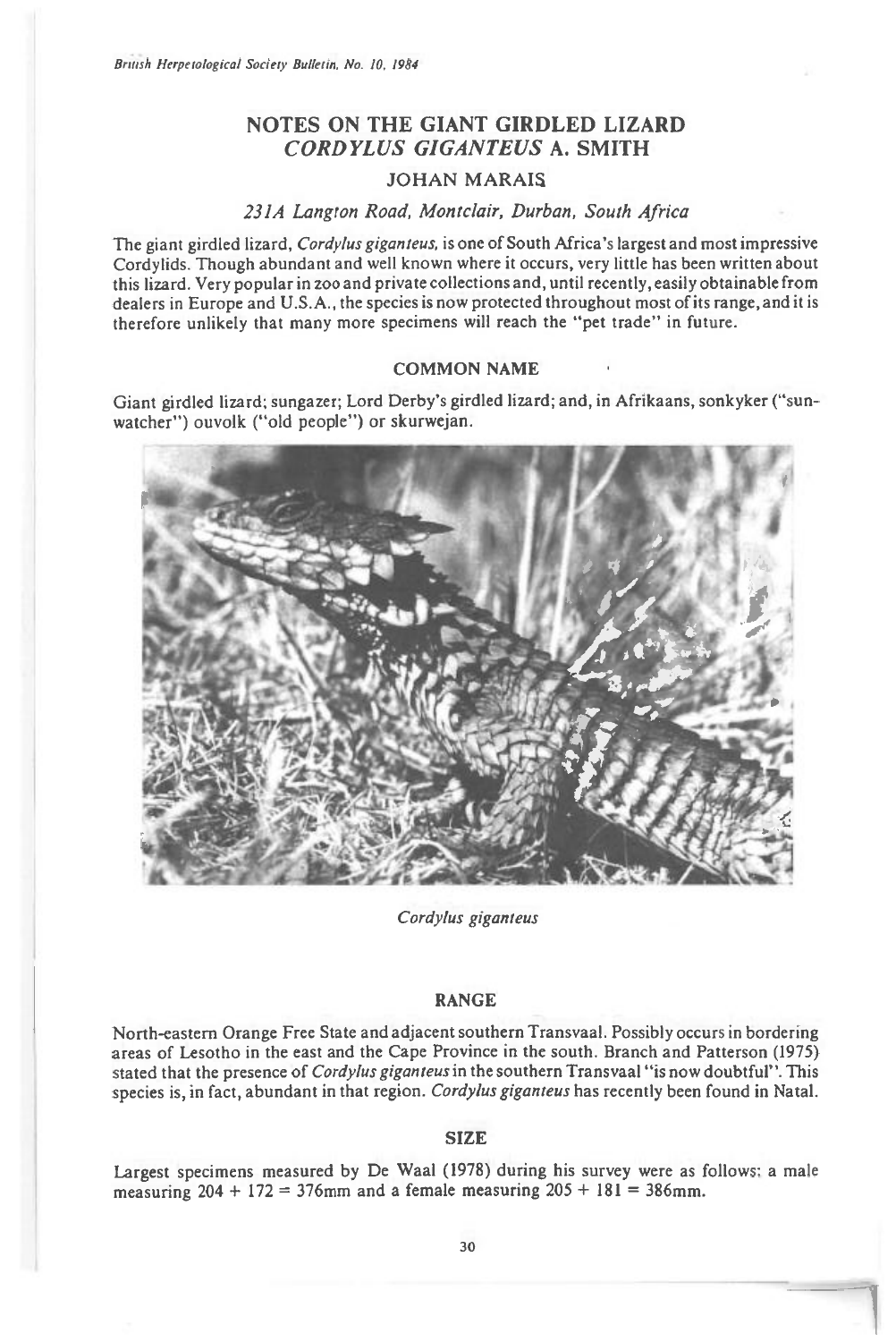#### **HABITAT**

Flat or sloping, mixed to sour grassveld where it excavates its own burrow. The flattened oblong burrow entrances are well-worn and may face any direction. The burrows average 2-3 metres in length and from 30-45cm in depth. They do not end in an enlarged chamber as reported by FitzSimons (1943) but are often wide enough for the lizard to turn around along the length of the burrow. Several lizards may inhabit one field or slope and as many as 140 active burrows, some less than a metre apart, have been located by the author within an area of  $500m<sup>2</sup>$ .

Heavy rains may flood the burrows without drowning the occupants. It has been suggested that the ends of the burrows are a little nearer to the surface than the deepest vertical part, thus trapping some air and enabling the lizard to breathe until the water drains away.

Each male apparently inhabits his own burrow, while one or two females may inhabit a burrow with one or two juveniles and one or two sub-adults. Captive males have been observed eating juveniles.

4

y.

Because of the unique shape, depth and length of the burrows, it is unlikely that *Cordylus giganteus* utilizes deserted animal burrows, as stated by FitzSimons (1943).

## **SEXUAL DIMORPHISM**

Males are distinguished by two to three rows of swollen glandular scales anterior to the femoral pores. See Figure 1.



*Figure 1* 

#### **BREEDING**

Ovoviviparous, giving birth to one or two young in late summer (February to March). The young measure 114-135mm and average 124mm (40 newly-born specimens examined).

# **DIET**

Insectivorous and carnivorous, feeding on virtually any creature that can be overpowered. It will usually dash towards its prey, stop with head and forepart of the body well-elevated, and then lunge forward to seize the food-animal in its powerful jaws. Rodents are killed by being rapidly shaken and hit against the ground.

## **FIELD NOTES**

*Cordylus giganteus* occurs at altitudes over 1300m above sea level which have summer rainfall varying between 450-750mm per annum. Temperature extremes (summer maximum to winter minimum) are great, varying from well above 36 degrees Centigrade to well below freezing. Severe frosts occur in winter.

#### 31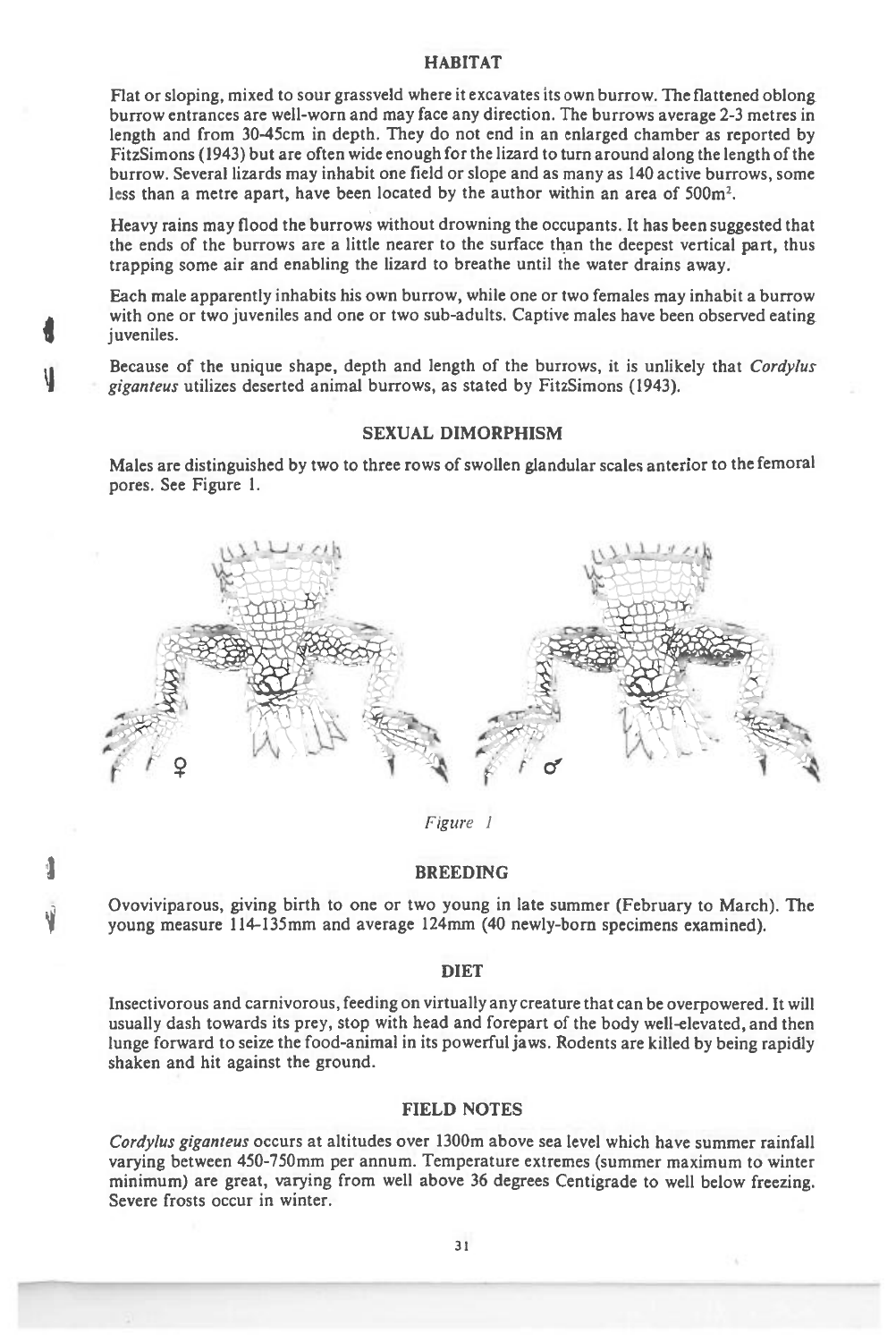Emerging from their burrows in the mornings, the lizards bask in the sun with head and forepart of the body elevated. Initially lying at right angles, once they have warmed up they will face the sun and have the rays falling more obliquely on their bodies. The light yellowish chest, which is highly reflective, then receives most of the rays whereas the absorptive back receives very little. From about 11H30 to 14H00, on hot summer days, they go back into their burrows to escape from the heat of the day. They may then lie up near the burrow entrances or otherwise move deeper into the burrows.

This shy lizard disappears down its burrow the moment it is disturbed and may remain there for as long as one or two hours, sometimes even longer. In areas where cattle graze among the burrows, however, the lizards are accustomed to being disturbed and may re-emerge a few minutes later. To bask, they seldom venture far from their burrow entrances.

Once they disappear into their burrows they obviously face away from the burrow entrances. Any attempt to seize a specimen by its tail would result in the lizard thrashing its spiky tail about, often drawing blood. If successful in seizing a tail and attempting to pull the lizard from its burrow, it will merely hook the four occipital spines into the roof of the burrow. Further tugging usually results in some of the occipital spines snapping or a section of the tail breaking off. *Cordylus giganteus* seldom, if ever, attempts to bite when first captured.

In winter, night temperatures soon drop below freezing and the lizards go into hibernation. They will then hibernate throughout most of winter, even if day temperatures exceed 20 degrees Centigrade. At least three frog species, *Kassina senegalensis, K. weallii* and *Cacosternum boelgerii,* are known to hibernate in the burrows with *Cordylus giganteus.* 

### THE STATUS OF *CORDYLUS GIGANTEUS* IN 1984

In the past hundreds (or perhaps thousands?) of *Cordylus giganteus* were exported from Johannesburg and Durban in South Africa to various dealers in Europe and U.S.A. Most of them were thus fairly inexpensive and easily obtainable. This lead to poor captive conditions and high mortalities. The commercial exportation of all reptiles, from Natal, Orange Free State, Cape Province and the Transvaal, is now strictly controlled. Masses of lizards will no longer leave South Africa. Most of the independent homelands, i.e. Swaziland, Transkei and Boputhatswana do not permit the commercial exportation of reptiles. None of the homelands have international ports.

Commercial exploitation for the "pet trade" no longer seems to threaten the survival of this species. Habitat destruction still remains as a major threat. The areas in which *Cordylus giganteus is* found are ideal for agriculture but in many areas the ploughed up soil is beginning to break down into sand. Branch and Patterson (1975) reported that the practise of rotation farming, in which periods of crop-farming and cattle-grazing are interspersed with periods in which the land is allowed to remain fallow, does not seem to endanger populations. There is, however, no doubt that ploughing and the accompanied destruction of natural grassveld adversely affects populations.

Other forms of development, i.e. the construction of new power stations, factories, mines and roads, add to the loss of habitat. As far back as 1978 *Cordylus giganteus* was listed as "vulnerable" in the C.S.I.R. Red Data Book (McLachlan, 1978).

*Cordylus giganteus is* still common and abundant over most of its range in the Orange Free State. At present a conservative estimate of the southern Transvaal population alone would be well in excess of 70,000 specimens.

# *CORD YLUS GIGANTEUS* IN CAPTIVITY

This rather attractive, pre-historic-looking lizard is very hardy and does well in captivity. Though shy and retiring it settles down well, even taking food from one's hand.

Outdoor enclosures are ideal (climate permitting) and the lizards soon dig their own burrows if conditions allow. They may dig beneath the walls of the enclosure but do not usually surface on the outside to escape, unless the burrow collapses. If they cannot burrow they will seek refuge beneath any suitable shelter, even amongst rocks.